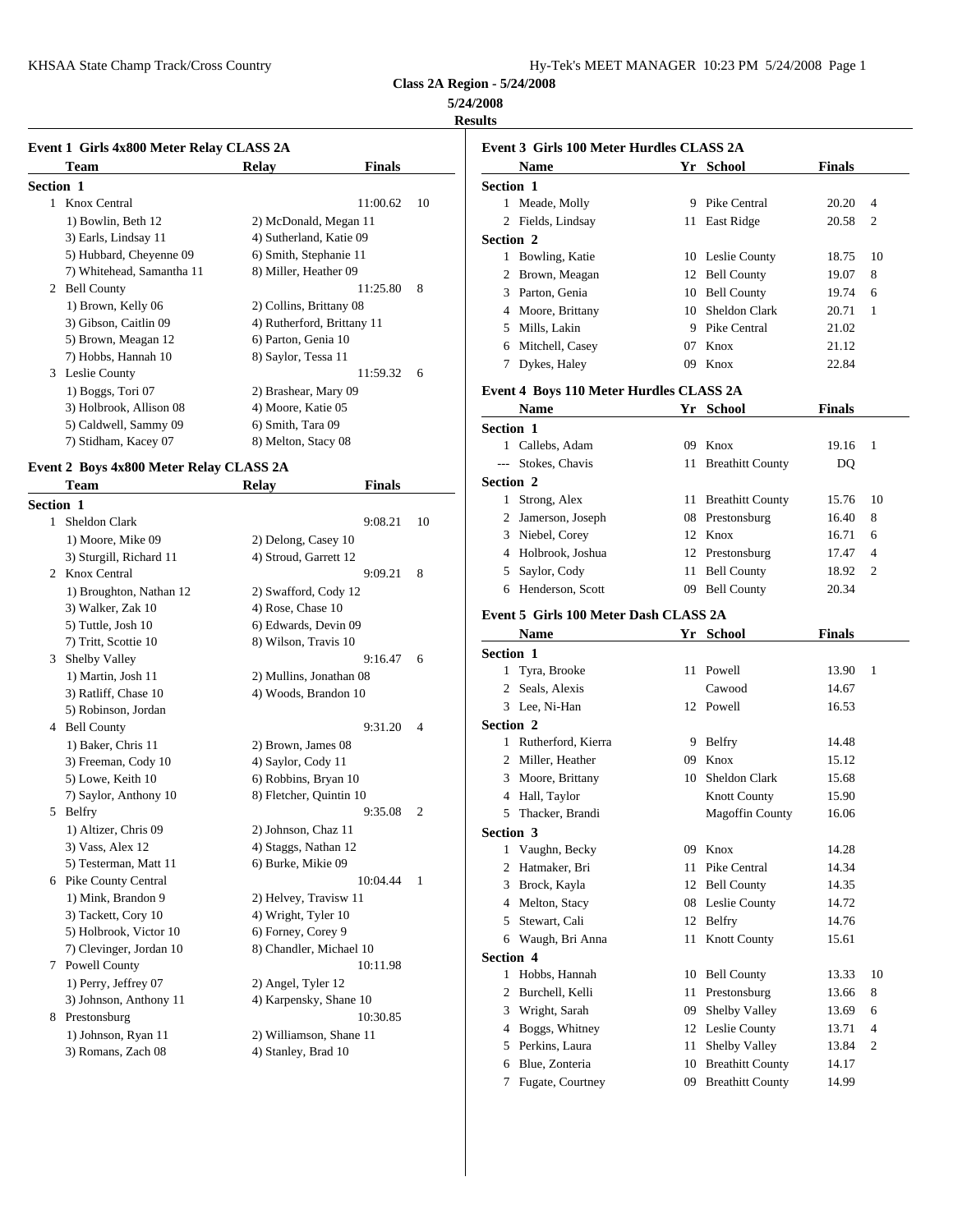KHSAA State Champ Track/Cross Country

**Class 2A Region - 5/24/2008**

## **5/24/2008**

**Results**

|           | Event 6 Boys 100 Meter Dash CLASS 2A       |    |                                             |               |                | <b>Event 8 Boys 4</b>        |
|-----------|--------------------------------------------|----|---------------------------------------------|---------------|----------------|------------------------------|
|           | Name                                       |    | Yr School                                   | <b>Finals</b> |                | Team                         |
| Section 2 |                                            |    |                                             |               |                | Section 2                    |
|           | 1 Slemp, Jonathan                          |    | 11 Powell                                   | 12.49         |                | 1 Belfry                     |
|           | 2 Mills, Taylor                            |    | 09 Bell County                              | 12.58         |                | 1) Elkins,                   |
|           | 3 Kelly, Daniel                            |    | 11 East Ridge                               | 13.30         |                | 3) May, D                    |
|           | 4 Richardson, Tyler                        | 07 | Shelby Valley                               | 14.15         |                | 5) Dotson,                   |
|           | 5 Holbrook, Mason                          |    | 11 Prestonsburg                             | 14.25         |                | 2 Pike Coun                  |
|           | 6 Adkins, Xavier                           |    | <b>Magoffin County</b>                      | 21.09         |                | 1) Meade,                    |
| Section 3 |                                            |    |                                             |               |                | 3) Coloem                    |
|           | 1 Varney, Thomas                           |    | 10 Belfry                                   | 11.86         | $\overline{4}$ | 5) Forney,                   |
|           | 2 Ralston, Jason                           |    | 10 Knox                                     | 12.12         | 1              | 7) Barnett,                  |
|           | 3 Moore, Mike                              |    | 09 Sheldon Clark                            | 12.25         |                | 3 Knox Cent                  |
|           | 4 Francis, Phillip                         |    | <b>Magoffin County</b>                      | 12.28         |                | 1) Ralston                   |
|           | 5 Newsome, Tyler                           |    | 11 Knott County                             | 12.30         |                | 3) Mills, Ja                 |
|           | --- Elkins, Andrew                         |    | 11 Belfry                                   | DQ            |                | 5) Callebs,                  |
| Section 4 |                                            |    |                                             |               |                | 7) Phillips,<br>4 Bell Count |
|           | 1 Raines, Matt                             |    | 10 Bell County                              | 11.67         | 10             |                              |
|           | 2 Ratliff, Zach                            |    | 12 Pike Central                             | 11.70         | 8              | $1)$ Boggs,<br>3) Goodin,    |
|           | 3 Strong, Alex                             |    | 11 Breathitt County                         | 11.75         | 6              | 5) Knuckle                   |
|           | 4 Brown, Blake                             |    | 10 Leslie County                            | 12.06         | 2              | 7) Prater, I                 |
|           | 5 Carnes, Dexter                           |    | 11 Knox                                     | 12.30         |                | 5 Prestonsbu                 |
|           | 6 Davidson, William                        |    | 11 Breathitt County                         | 12.42         |                | 1) Burgess                   |
|           | 7 Meade, Cody                              |    | 10 Pike Central                             | 12.66         |                | 3) William                   |
|           |                                            |    |                                             |               |                | 6 Magoffin                   |
|           | Event 7 Girls 4x200 Meter Relay CLASS 2A   |    |                                             |               |                | 1) Bowling                   |
|           | Team                                       |    | <b>Relay</b>                                | Finals        |                | 3) Howard                    |
| Section 1 |                                            |    |                                             |               |                | 5) Adkins,                   |
|           | 1 Leslie County                            |    |                                             | 1:54.02       | 10             | 7) Francis,                  |
|           | 1) Boggs, Whitney 12                       |    | 2) Brock, Marsheena 10                      |               |                |                              |
|           | 3) Crawford, Tamara 08                     |    | 4) Moore, Hillary 09                        |               |                | Event 9 Girls 1              |
|           | 5) Stidham, Kacey 07                       |    | 6) Boggs, Tori 07                           |               |                | <b>Name</b>                  |
|           | 7) Brashear, Mary 09                       |    | 8) Melton, Stacy 08                         |               |                | Section 1                    |
|           | 2 Bell County                              |    |                                             | 1:54.59       | 8              | 1 Ostrem, To                 |
|           | 1) Hobbs, Hannah 10                        |    | 2) Nantz, Scarlett 11                       |               |                | 2 Brown, Ke                  |
|           | 3) Rutherford, Brittany 11                 |    | 4) Saylor, Tessa 11                         |               |                | Holbrook,<br>3               |
|           | 5) Wilson, Briona 10                       |    | 6) Brock, Kayla 12                          |               |                | McDonald<br>4                |
|           | 7) Henderson, Alyssa 09                    |    | 8) Parton, Genia 10                         |               |                | Gibson, Ca<br>5              |
|           | 3 Prestonsburg                             |    |                                             | 1:59.35       | 6              | 6<br>Earls, Lind             |
|           | 1) Burchell, Kelli 11                      |    | 2) Petry, Katy 11                           |               |                | Section 2                    |
|           | 3) Absher, Laura 11                        |    | 4) Stanley, Emily 12                        |               |                | 1 Moore, Ka                  |
|           | 4 Belfry                                   |    |                                             | 2:02.21       | 4              | Webb, Kas<br>2               |
|           | 1) Stewart, Cali 12                        |    | 2) Tate, Ashley 11                          |               |                | Williamso<br>3               |
|           | 3) Rutherford, Kierra 9                    |    | 4) Steele, Shelby 11                        |               |                |                              |
|           | 5) Deskins, Shaina 9                       |    | 6) Curry, Alex 11                           |               |                | <b>Event 10 Boys</b>         |
|           | 7) Hatfield, Courtney 11<br>5 Knox Central |    |                                             |               |                | Name                         |
|           | 1) Campbell, Amy 11                        |    |                                             | 2:05.72       | 2              | Section 1                    |
|           | 3) Messer, Chasity 10                      |    | 2) Riley, Tonya 09<br>4) Miller, Heather 09 |               |                | 1 Brown, Jar                 |
|           | 5) Smith, Chelsea 09                       |    | 6) Dykes, Haley 09                          |               |                | Ratliff, Ch                  |
|           | 7) Disney, Lauren 10                       |    | 8) Warren, Ashley 10                        |               |                | Johnson, A<br>3              |
|           |                                            |    |                                             |               |                | Walker, Za<br>4              |
|           |                                            |    |                                             |               |                | 5 Broughton                  |

|                  | Event 8 Boys 4x200 Meter Relay CLASS 2A |                         |               |                |
|------------------|-----------------------------------------|-------------------------|---------------|----------------|
|                  | <b>Team</b>                             | <b>Relay</b>            | <b>Finals</b> |                |
| <b>Section 2</b> |                                         |                         |               |                |
|                  | 1 Belfry                                |                         | 1:37.84       | 10             |
|                  | 1) Elkins, Andrew 11                    | 2) Lee, Ivan 11         |               |                |
|                  | 3) May, Dustin 12                       | 4) Varney, Thomas 10    |               |                |
|                  | 5) Dotson, Charlie 11                   | 6) Altizer, Chris 09    |               |                |
|                  | 2 Pike County Central                   |                         | 1:39.12       | 8              |
|                  | 1) Meade, Cody 10                       | 2) Gibson, Payton 11    |               |                |
|                  | 3) Coloeman, JK 12                      | 4) Ratliff, Zach 12     |               |                |
|                  | 5) Forney, Corey 9                      | 6) Chandler, Michael 10 |               |                |
|                  | 7) Barnett, Jonathon 10                 | 8) Fields, Daniel 9     |               |                |
| 3                | Knox Central                            |                         | 1:42.92       | 6              |
|                  | 1) Ralston, Jason 10                    | 2) Daniels, Chad 10     |               |                |
|                  | 3) Mills, Jamey 09                      | 4) Monroe, Daniel 11    |               |                |
|                  | 5) Callebs, Adam 09                     | 6) Carnes, Dexter 11    |               |                |
|                  | 7) Phillips, Greg 11                    | 8) Brooks, Cody 10      |               |                |
|                  | 4 Bell County                           |                         | 1:45.02       | $\overline{4}$ |
|                  | 1) Boggs, Jordan 11                     | 2) Freeman, Cody 10     |               |                |
|                  | 3) Goodin, Justin 10                    | 4) Henderson, Scott 09  |               |                |
|                  | 5) Knuckles, Josh 10                    | 6) Raines, Matt 10      |               |                |
|                  | 7) Prater, Brandon 11                   | 8) Mills, Taylor 09     |               |                |
|                  | 5 Prestonsburg                          |                         | 1:50.76       | $\overline{2}$ |
|                  | 1) Burgess, Chazz 10                    | 2) Holbrook, Mason 11   |               |                |
|                  | 3) Williamson, Shane 11                 | 4) Robinson, Wes 08     |               |                |
| 6                | <b>Magoffin County</b>                  |                         | 2:29.51       | 1              |
|                  | 1) Bowling, Tanner                      | 2) Francis, Andrew      |               |                |
|                  | 3) Howard, Austin                       | 4) Swiney, Jeremy       |               |                |
|                  | 5) Adkins, Xavier                       | 6) Salyer, Brendan      |               |                |
|                  | 7) Francis, Matthew                     | 8) Whitaker, Nathaniel  |               |                |
|                  |                                         |                         |               |                |

# **Event 9 Girls 1600 Meter Run CLASS 2A**

|                  | <b>Name</b>       |    | Yr School          | <b>Finals</b> |                |
|------------------|-------------------|----|--------------------|---------------|----------------|
| <b>Section 1</b> |                   |    |                    |               |                |
| 1                | Ostrem, Tenny     |    | 11 Powell          | 5:39.15       | 10             |
|                  | 2 Brown, Kelly    |    | 06 Bell County     | 5:59.40       | 8              |
| 3                | Holbrook, Allison |    | 08 Leslie County   | 6:09.08       | 6              |
|                  | 4 McDonald, Megan |    | 11 Knox            | 6:11.66       | $\overline{4}$ |
| 5.               | Gibson, Caitlin   | 09 | <b>Bell County</b> | 6:13.37       | -2             |
| 6                | Earls, Lindsay    |    | 11 Knox            | 6:39.80       |                |
| <b>Section 2</b> |                   |    |                    |               |                |
| 1                | Moore, Katie      |    | 05 Leslie County   | 6:32.49       | -1             |
| 2                | Webb, Kasi        | 09 | Belfry             | 7:15.04       |                |
| 3                | Williamson, Aimee | 09 | Belfry             | 8:07.70       |                |
|                  |                   |    |                    |               |                |

# **Event 10 Boys 1600 Meter Run CLASS 2A**

|                  | <b>Name</b>         |    | Yr School           | <b>Finals</b> |                |
|------------------|---------------------|----|---------------------|---------------|----------------|
| <b>Section 1</b> |                     |    |                     |               |                |
|                  | 1 Brown, James      | 08 | <b>Bell County</b>  | 4:48.73       | 10             |
|                  | 2 Ratliff, Chase    |    | 10 Shelby Valley    | 5:00.90       | 8              |
|                  | 3 Johnson, Anthony  |    | 11 Powell           | 5:11.40       | 6              |
|                  | 4 Walker, Zak       |    | 10 Knox             | 5:14.45       | $\overline{4}$ |
|                  | 5 Broughton, Nathan |    | 12 Knox             | 5:14.80       | 2              |
|                  | 6 Sturgill, Richard | 11 | Sheldon Clark       | 5:19.34       | $\overline{1}$ |
|                  | Smith, Weston       | 11 | <b>Knott County</b> | 5:20.66       |                |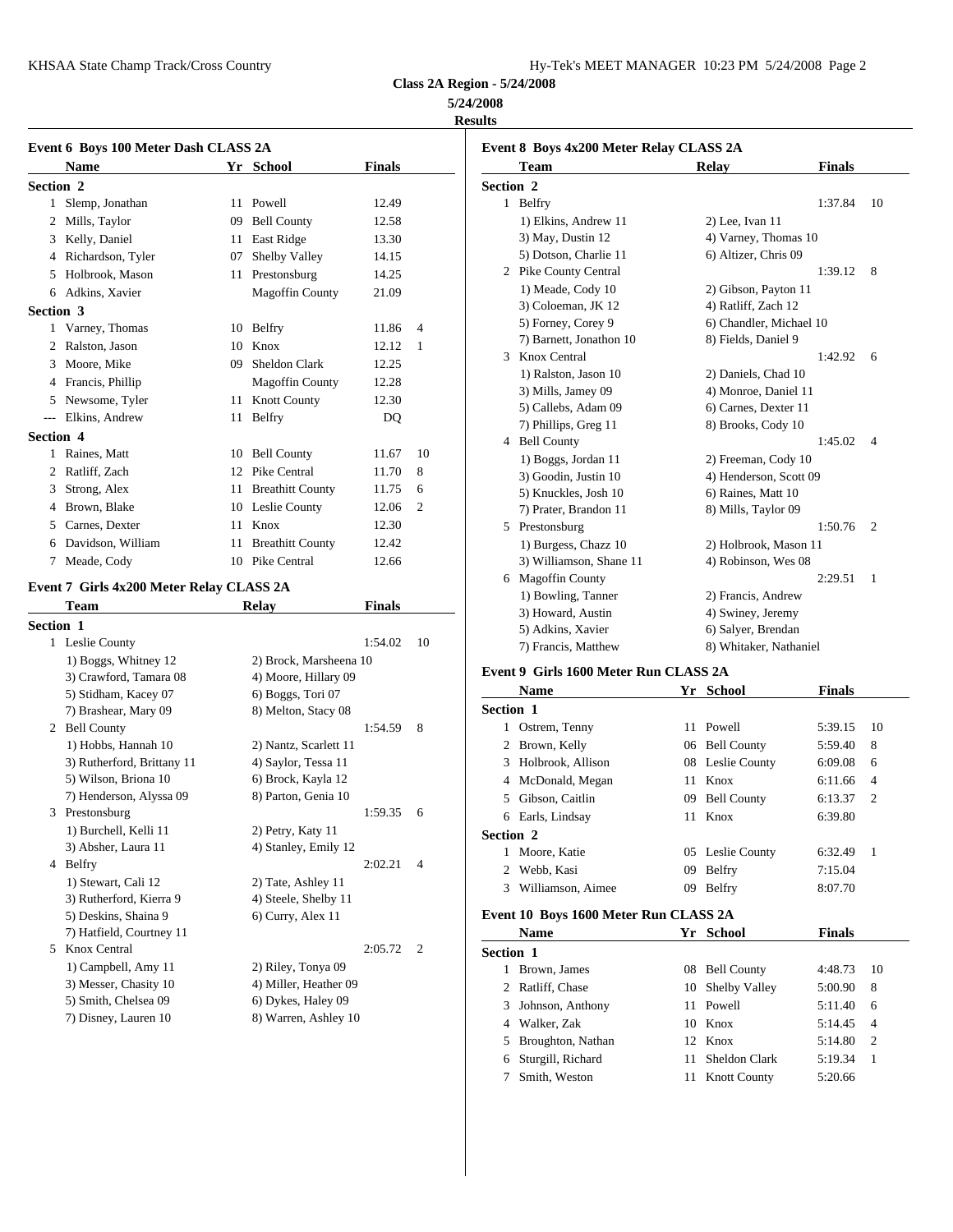| Hy-Tek's MEET MANAGER 10:23 PM 5/24/2008 Page 3 |  |  |  |
|-------------------------------------------------|--|--|--|
|-------------------------------------------------|--|--|--|

**Class 2A Region - 5/24/2008**

# **5/24/2008**

**Results**

|                  | Section 2  (Event 10 Boys 1600 Meter Run CLASS 2A) |    |                        |               | Event 12                    |
|------------------|----------------------------------------------------|----|------------------------|---------------|-----------------------------|
|                  | <b>Name</b>                                        |    | Yr School              | <b>Finals</b> | Tε                          |
| Section 2        |                                                    |    |                        |               |                             |
| 1                | Baker, Chris                                       |    | 11 Bell County         | 5:28.35       | <b>Section</b> :<br>Kr<br>1 |
| 2                | Stanley, Brad                                      |    | 10 Prestonsburg        | 5:33.16       |                             |
| 3                | Johnson, Chaz                                      |    | 11 Belfry              | 5:36.39       | 1)<br>3)                    |
| 4                | Tackett, Cory                                      | 10 | Pike Central           | 6:04.90       | 5)                          |
| 5                | Napier, Travis                                     |    | 11 Breathitt County    | 6:11.66       | 7)                          |
| $---$            | Johnson, Ryan                                      |    | 11 Prestonsburg        | DNF           | 2 Be                        |
| <b>Section 3</b> |                                                    |    |                        |               | 1)                          |
| 1                | Baker, Jonathan                                    |    | 12 Breathitt County    | 5:58.45       | 3)                          |
| 2                | Woods, Brandon                                     |    | 10 Shelby Valley       | 5:58.74       | 5)                          |
| 3                | Sparks, Matt                                       |    | 10 Leslie County       | 6:02.40       | Pil<br>3                    |
| 4                | Thacker, Dean                                      |    | <b>Magoffin County</b> | 6:25.54       | 1)                          |
| 5                | Bowen, Dustin                                      |    | 10 Powell              | 7:14.34       | 3)                          |
| <b>Section 4</b> |                                                    |    |                        |               | 5)                          |
|                  | Cupp, Chris                                        |    | Cawood                 | 5:51.11       | 7)                          |
| 2                | Helvey, Travisw                                    | 11 | Pike Central           | 5:58.73       | Be                          |
|                  |                                                    |    |                        |               | $\rightarrow$               |

# **Event 11 Girls 4x100 Meter Relay CLASS 2A**

|                  | <b>Team</b>              | <b>Relay</b>               | <b>Finals</b> |                |            | 5) Pra   |
|------------------|--------------------------|----------------------------|---------------|----------------|------------|----------|
| <b>Section 2</b> |                          |                            |               |                |            | $7)$ He  |
|                  | 1 Bell County            |                            | 55.79         | 10             | 5          | Sheld    |
|                  | 1) Brock, Kayla 12       | 2) Rutherford, Brittany 11 |               |                |            | $1)$ Mo  |
|                  | 3) Saylor, Tessa 11      | 4) Nantz, Scarlett 11      |               |                |            | $3)$ He  |
|                  | 5) Wilson, Briona 10     | 6) Hobbs, Hannah 10        |               |                |            | 6 Presto |
|                  | 7) Henderson, Alyssa 09  | 8) Parton, Genia 10        |               |                |            | $1)$ Bu  |
|                  | 2 Leslie County          |                            | 55.88         | 8              |            | $3)$ Wi  |
|                  | 1) Boggs, Whitney 12     | 2) Brock, Marsheena 10     |               |                |            |          |
|                  | 3) Crawford, Tamara 08   | 4) Moore, Hillary 09       |               |                | Event 13 G |          |
|                  | 5) Boggs, Tori 07        | 6) Melton, Stacy 08        |               |                |            | Nam      |
|                  | 7) Brashear, Mary 09     | 8) Stidham, Kacey 07       |               |                | Section 1  |          |
|                  | 3 Belfry                 |                            | 56.77         | 6              |            | 1 Mead   |
|                  | 1) Stewart, Cali 12      | 2) Steele, Shelby 11       |               |                | 2          | Lee, I   |
|                  | 3) Rutherford, Kierra 9  | 4) Tate, Ashley 11         |               |                | Section 2  |          |
|                  | 5) Deskins, Shaina 9     | 6) Curry, Alex 11          |               |                | 1          | Stidha   |
|                  | 7) Hatfield, Courtney 11 |                            |               |                | 2          | Waug     |
| 4                | Shelby Valley            |                            | 57.95         | $\overline{4}$ | 3          | Hatfie   |
|                  | 1) Lucas, Megan 10       | 2) Noe, Tiffany 10         |               |                | 4          | Hall.    |
|                  | 3) Tackett, Megan 10     | 4) Wright, Sarah 09        |               |                | 5          | Dean,    |
|                  | 5) Perkins, Laura 11     |                            |               |                | 6          | Davis    |
|                  | 5 Knox Central           |                            | 1:00.69       | $\overline{2}$ | Section 3  |          |
|                  | 1) Riley, Tonya 09       | 2) Miller, Heather 09      |               |                | 1          | Moor     |
|                  | 3) Messer, Chasity 10    | 4) Warren, Ashley 10       |               |                | 2          | Tyra,    |
|                  | 5) Disney, Lauren 10     | 6) Campbell, Amy 11        |               |                | 3          | Saylo    |
|                  | 7) Dykes, Haley 09       | 8) Jones, Elizabeth 09     |               |                | 4          | Vaugl    |
|                  | 6 Pike County Central    |                            | 1:01.42       | 1              | 5          | Nantz    |
|                  | 1) Hatmaker, Bri 11      | 2) Blackburn, Beth 12      |               |                | 6          | Bellar   |
|                  | 3) Meade, Molly 9        | 4) Mills, Lakin 9          |               |                | 7          |          |
|                  | 5) Bellamy, Lana 10      | 6) Bentley, Kayla 10       |               |                |            | Smith    |
|                  | 7) Chapman, Tabitha 9    | 8) Ward, Candice 11        |               |                | Event 14 B |          |
| $---$            | Prestonsburg             |                            | <b>DNF</b>    |                |            | Nam      |
|                  | 1) Burchell, Kelli 11    | 2) Petry, Katy 11          |               |                | Section 2  |          |
|                  | 3) Absher, Laura 11      | 4) Stanley, Emily 12       |               |                |            | 1 Chang  |

|           | Event 12 Boys 4x100 Meter Relay CLASS 2A |    |                         |               |    |
|-----------|------------------------------------------|----|-------------------------|---------------|----|
|           | Team                                     |    | Relay                   | <b>Finals</b> |    |
| Section 2 |                                          |    |                         |               |    |
|           | 1 Knox Central                           |    |                         | 45.58         | 10 |
|           | 1) Bargo, Seth 12                        |    | 2) Niebel, Corey 12     |               |    |
|           | 3) Carnes, Dexter 11                     |    | 4) Phillips, Greg 11    |               |    |
|           | 5) Ralston, Jason 10                     |    | 6) Daniels, Chad 10     |               |    |
|           | 7) Mills, Jamey 09                       |    | 8) Monroe, Daniel 11    |               |    |
|           | 2 Belfry                                 |    |                         | 45.64         | 8  |
|           | 1) Lee, Ivan 11                          |    | 2) Elkins, Andrew 11    |               |    |
|           | 3) May, Dustin 12                        |    | 4) Varney, Thomas 10    |               |    |
|           | 5) Dotson, Charlie 11                    |    | 6) Altizer, Chris 09    |               |    |
|           | 3 Pike County Central                    |    |                         | 48.12         | 6  |
|           | 1) Meade, Cody 10                        |    | 2) Gibson, Payton 11    |               |    |
|           | 3) Coloeman, JK 12                       |    | 4) Ratliff, Zach 12     |               |    |
|           | 5) Chandler, Michael 10                  |    | 6) Clevinger, Jordan 10 |               |    |
|           | 7) Barnett, Jonathon 10                  |    | 8) Helvey, Travisw 11   |               |    |
|           | 4 Bell County                            |    |                         | 49.76         | 4  |
|           | 1) Boggs, Jordan 11                      |    | 2) Goodin, Justin 10    |               |    |
|           | 3) Mills, Taylor 09                      |    | 4) Knuckles, Josh 10    |               |    |
|           | 5) Prater, Brandon 11                    |    | 6) Raines, Matt 10      |               |    |
|           | 7) Henderson, Scott 09                   |    | 8) Lawson, Billy 10     |               |    |
| 5.        | Sheldon Clark                            |    |                         | 49.91         | 2  |
|           | 1) Moore, Mike 09                        |    | 2) Delong, Casey 10     |               |    |
|           | 3) Hensley, Damen 12                     |    | 4) Stroud, Garrett 12   |               |    |
|           | 6 Prestonsburg                           |    |                         | 54.13         | 1  |
|           | 1) Burgess, Chazz 10                     |    | 2) Holbrook, Mason 11   |               |    |
|           | 3) Williamson, Shane 11                  |    | 4) Robinson, Wes 08     |               |    |
|           | Event 13 Girls 400 Meter Dash CLASS 2A   |    |                         |               |    |
|           | <b>Name</b>                              |    | Yr School               | <b>Finals</b> |    |
| Section 1 |                                          |    |                         |               |    |
|           | 1 Meade, Molly                           | 9  | Pike Central            | 1:17.11       |    |
|           | 2 Lee, Ni-Han                            |    | 12 Powell               | 1:27.42       |    |
| Section 2 |                                          |    |                         |               |    |
| 1         | Stidham, Kacey                           |    | 07 Leslie County        | 1:18.61       |    |
| 2         | Waugh, Bri Anna                          | 11 | <b>Knott County</b>     | 1:20.44       |    |
|           |                                          |    |                         |               |    |

|                  | <b>Name</b>                           | Y r | School              | Finals        |                |
|------------------|---------------------------------------|-----|---------------------|---------------|----------------|
| <b>Section 1</b> |                                       |     |                     |               |                |
| 1                | Meade, Molly                          | 9   | Pike Central        | 1:17.11       |                |
|                  | 2 Lee, Ni-Han                         | 12  | Powell              | 1:27.42       |                |
| Section 2        |                                       |     |                     |               |                |
| $\mathbf{1}$     | Stidham, Kacey                        |     | 07 Leslie County    | 1:18.61       |                |
| 2                | Waugh, Bri Anna                       | 11  | <b>Knott County</b> | 1:20.44       |                |
| 3                | Hatfield, Courtney                    | 11  | Belfry              | 1:22.18       |                |
| 4                | Hall, Taylor                          |     | <b>Knott County</b> | 1:25.05       |                |
| 5                | Dean, Ashley                          | 11  | Belfry              | 1:27.48       |                |
| 6                | Davis, Brittany                       | 09  | Prestonsburg        | 1:29.22       |                |
| <b>Section 3</b> |                                       |     |                     |               |                |
| 1                | Moore, Hillary                        |     | 09 Leslie County    | 1:03.54       | 10             |
| 2                | Tyra, Brooke                          | 11  | Powell              | 1:04.39       | 8              |
| 3                | Saylor, Tessa                         | 11  | <b>Bell County</b>  | 1:06.47       | 6              |
| 4                | Vaughn, Becky                         | 09  | Knox                | 1:06.95       | $\overline{4}$ |
| 5                | Nantz, Scarlett                       | 11  | <b>Bell County</b>  | 1:08.80       | 2              |
| 6                | Bellamy, Lana                         | 10  | Pike Central        | 1:14.87       | 1              |
| 7                | Smith, Stephanie                      | 11  | Knox                | 1:15.06       |                |
|                  | Event 14 Boys 400 Meter Dash CLASS 2A |     |                     |               |                |
|                  | <b>Name</b>                           | Yr  | <b>School</b>       | <b>Finals</b> |                |
| <b>Section 2</b> |                                       |     |                     |               |                |
| 1                | Chandler, Michael                     | 10  | Pike Central        | 1:03.49       |                |
| $\overline{2}$   | Delong, Casey                         | 10  | Sheldon Clark       | 1:05.42       |                |
|                  |                                       |     |                     |               |                |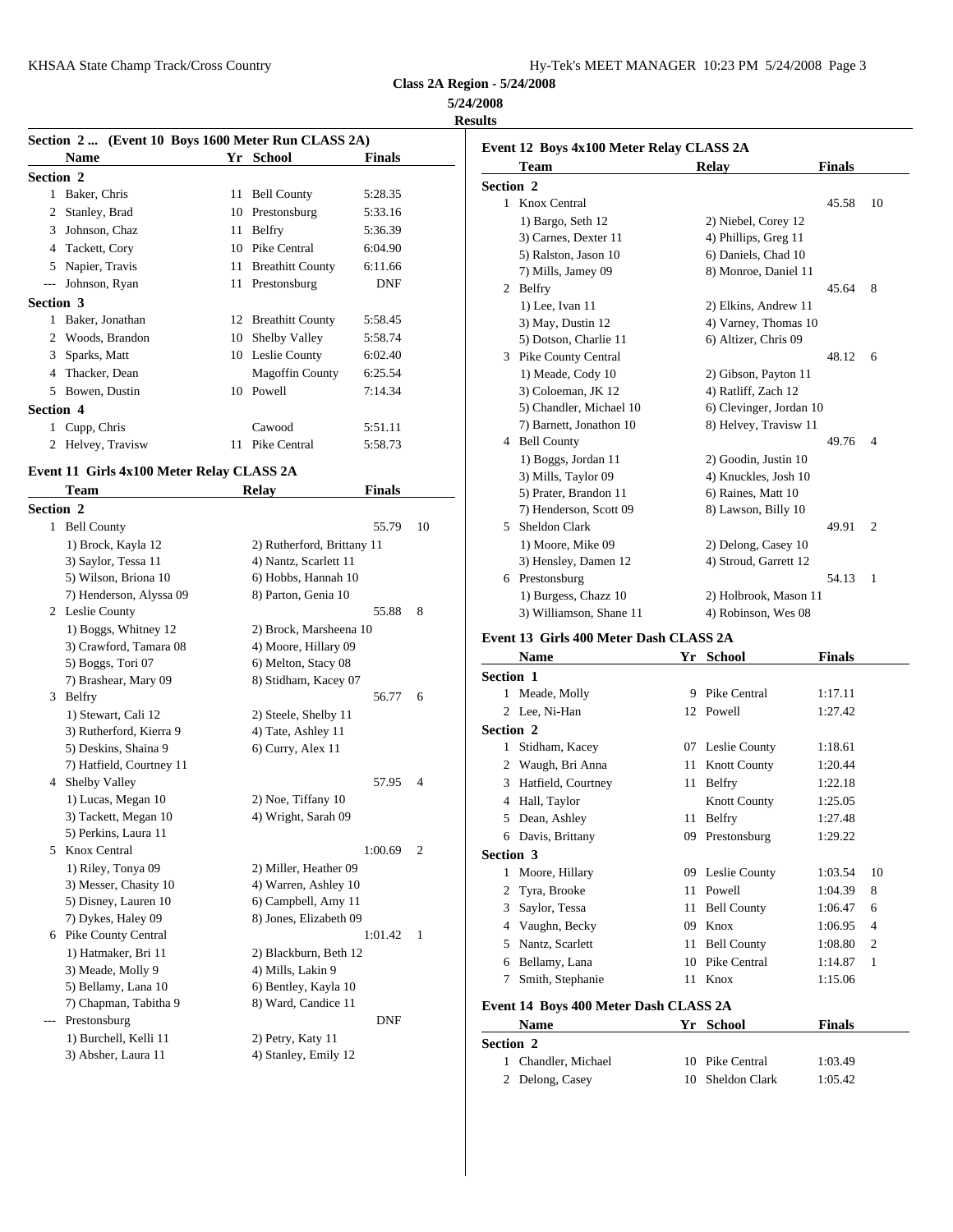| Hy-Tek's MEET MANAGER  10:23 PM  5/24/2008  Page 4 |  |  |  |
|----------------------------------------------------|--|--|--|
|----------------------------------------------------|--|--|--|

**Class 2A Region - 5/24/2008**

# **5/24/2008**

|                                                            |                        |               |                         | <b>Results</b>                         |    |                         |               |
|------------------------------------------------------------|------------------------|---------------|-------------------------|----------------------------------------|----|-------------------------|---------------|
| Section 2  (Event 14 Boys 400 Meter Dash CLASS 2A)<br>Name | Yr School              | <b>Finals</b> |                         | Section 2<br>1 Curry, Alex             |    | 11 Belfry               | 3:31.32       |
| 3 Holbrook, Victor                                         | 10 Pike Central        | 1:10.08       |                         | 2 Varney, Leslie                       |    | Belfry                  | 3:31.35       |
|                                                            |                        | 1:11.16       |                         |                                        |    |                         |               |
| 4 Haddix, Christopher<br>Section 3                         | 10 Breathitt County    |               |                         | Event 18 Boys 800 Meter Run CLASS 2A   |    |                         |               |
| 1 Caldwell, Ben                                            | 10 Leslie County       | 59.71         | -1                      | Name                                   |    | Yr School               | <b>Finals</b> |
| 2 Freeman, Cody                                            | 10 Bell County         | 1:00.69       |                         | Section 1                              |    |                         |               |
| 3 Nelson, Brandon                                          |                        | 1:04.52       |                         | 1 Ratliff, Chase                       |    | 10 Shelby Valley        | 2:11.78       |
|                                                            | 11 Belfry              |               |                         | 2 Brown, James                         | 08 | <b>Bell County</b>      | 2:12.41       |
| 4 Cullop, Justin                                           | 11 Belfry              | 1:07.47       |                         | 3 Walker, Zak                          | 10 | Knox                    | 2:21.24       |
| Section 4                                                  |                        |               |                         | 4 Broughton, Nathan                    | 12 | Knox                    | 2:21.98       |
| 1 Strong, Alex                                             | 11 Breathitt County    | 53.26         | 10                      | 5 Newsome, Tyler                       |    | 11 Knott County         | 2:24.87       |
| 2 Dimaline, Corey                                          | 12 Powell              | 53.33         | 8                       | 6 Martin, Josh                         |    | 11 Shelby Valley        | 2:27.84       |
| 3 Clark, Taylor                                            | 12 Prestonsburg        | 55.07         | 6                       | Section 2                              |    |                         |               |
| 4 McCoy, Cody                                              | 10 Prestonsburg        | 55.75         | $\overline{4}$          | 1 Stafford, Brad                       |    | 10 Sheldon Clark        | 2:32.24       |
| 5 Hacker, Ben                                              | 11 Leslie County       | 58.34         | $\overline{2}$          | 2 Stanley, Brad                        |    | 10 Prestonsburg         | 2:35.54       |
| 6 Ratliff, Chase                                           | 10 Shelby Valley       | 59.97         |                         | 3 Saylor, Cody                         |    | 11 Bell County          | 2:36.14       |
| Event 15 Girls 300 Meter Hurdles CLASS 2A                  |                        |               |                         | 4 Stokes, Chavis                       |    | 11 Breathitt County     | 2:41.84       |
| Name                                                       | Yr School              | <b>Finals</b> |                         | 5 Caldwell, Ben                        |    | 10 Leslie County        | 2:47.26       |
| Section 1                                                  |                        |               |                         | 6 Romans, Zach                         |    | 08 Prestonsburg         | 2:47.38       |
| 1 Mills, Lakin                                             | 9 Pike Central         | 1:05.73       |                         | Section 3                              |    |                         |               |
| 2 Moore, Katie                                             | 05 Leslie County       | 1:08.02       |                         | 1 Karpensky, Shane                     |    | 10 Powell               | 2:25.93       |
| Section 2                                                  |                        |               |                         | 2 Swiney, Jeremy                       |    | <b>Magoffin County</b>  | 2:44.18       |
| 1 Bowling, Katie                                           | 10 Leslie County       | 51.87         | 10                      | 3 Hillerman, Nick                      |    | 9 Pike Central          | 2:56.41       |
| 2 Parton, Genia                                            | 10 Bell County         | 54.42         | 8                       | 4 Haddix, Christopher                  |    | 10 Breathitt County     | 3:07.84       |
| 3 Mitchell, Casey                                          | 07 Knox                | 54.53         | 6                       | Section 4                              |    |                         |               |
| 4 Brown, Meagan                                            | 12 Bell County         | 56.96         | $\overline{4}$          | 1 Sturgill, Richard                    |    | 11 Sheldon Clark        | 2:21.34       |
| 5 Minix, Katelyn                                           | <b>Magoffin County</b> | 57.00         | $\overline{2}$          | 2 Williamson, Austin                   |    | 10 Pike Central         | 3:28.51       |
| 6 Ledford, Julianna                                        | 10 Knox                | 57.40         | -1                      |                                        |    |                         |               |
|                                                            |                        |               |                         | Event 19 Girls 200 Meter Dash CLASS 2A |    |                         |               |
| Event 16 Boys 300 Meter Hurdles CLASS 2A                   |                        |               |                         | Name                                   |    | Yr School               | <b>Finals</b> |
| Name                                                       | Yr School              | <b>Finals</b> |                         | Section 2                              |    |                         |               |
| Section 2                                                  |                        |               |                         | 1 Fields, Lindsay                      |    | 11 East Ridge           | 31.59         |
| 1 Scott, Noloan                                            | 12 Pike Central        | 51.58         |                         | 2 Thacker, Brandi                      |    | <b>Magoffin County</b>  | 34.60         |
| 2 Baker, Jonathan                                          | 12 Breathitt County    | 56.25         |                         | 3 Marden, Tiffany                      |    | 11 Knott County         | 34.98         |
| <b>Section 3</b>                                           |                        |               |                         | 4 Blackburn, Beth                      |    | 12 Pike Central         | 36.95         |
| 1 Niebel, Corey                                            | 12 Knox                | 42.59         | 10                      | 5 Holland, Thalia                      | 07 | Prestonsburg            | 37.77         |
| Jamerson, Joseph<br>2                                      | 08 Prestonsburg        | 44.88         | 8                       | 6 Chapman, Tabitha                     |    | 9 Pike Central          | 47.17         |
| 3 Saylor, Cody                                             | 11 Bell County         | 46.55         | 6                       | Section 3                              |    |                         |               |
| 4 Holbrook, Joshua                                         | 12 Prestonsburg        | 47.09         | 4                       | 1 Steele, Shelby                       |    | 11 Belfry               | 31.87         |
| 5 Slemp, Jonathan                                          | 11 Powell              | 47.11         | $\overline{\mathbf{c}}$ | 2 Melton, Stacy                        |    | 08 Leslie County        | 32.34         |
| 6 Monroe, Daniel                                           | 11 Knox                | 47.23         | 1                       | 3 Noe, Tiffany                         |    | 10 Shelby Valley        | 33.12         |
| 7 Henderson, Scott                                         | 09 Bell County         | 48.36         |                         | 4 Fugate, Courtney                     | 09 | <b>Breathitt County</b> | 33.81         |
| Event 17 Girls 800 Meter Run CLASS 2A                      |                        |               |                         | 5 Tate, Ashley                         |    | 11 Belfry               | 35.53         |
| <b>Name</b>                                                | Yr School              | <b>Finals</b> |                         | Section 4                              |    |                         |               |
| Section 1                                                  |                        |               |                         | 1 Hobbs, Hannah                        |    | 10 Bell County          | 28.33         |
| 1 Moore, Hillary                                           | 09 Leslie County       | 2:41.53       | 10                      | 2 Wright, Sarah                        | 09 | <b>Shelby Valley</b>    | 28.53         |
| 2 Bowlin, Beth                                             | 12 Knox                | 2:42.85       | 8                       | 3 Vaughn, Becky                        | 09 | Knox                    | 29.79         |
| 3 Holbrook, Allison                                        | 08 Leslie County       | 2:46.70       | 6                       | 4 Boggs, Whitney                       |    | 12 Leslie County        | 29.85         |
| 4 Brown, Kelly                                             | 06 Bell County         | 2:50.32       | $\overline{4}$          | 5 Blue, Zonteria                       |    | 10 Breathitt County     | 29.98         |
| 5 Sutherland, Katie                                        | 09 Knox                | 2:57.19       | 2                       | 6 Brock, Kayla                         |    | 12 Bell County          | 30.99         |
|                                                            |                        |               |                         | 7 Riley, Tonya                         |    | 09 Knox                 | 32.15         |

| $+$ DIOWII, NEITY   | <b>OO</b> Dell County | $2.50.32 +$ |     |
|---------------------|-----------------------|-------------|-----|
| 5 Sutherland, Katie | 09 Knox               | $2:57.19$ 2 |     |
| 6 Gibson, Caitlin   | 09 Bell County        | 2:59.23     | - 1 |
| 7 Reed, Kasey       | 10 Powell             | 3:10.68     |     |
|                     |                       |             |     |

| Section 2 |                                      |    |                         |               |    |
|-----------|--------------------------------------|----|-------------------------|---------------|----|
|           | 1 Curry, Alex                        |    | 11 Belfry               | 3:31.32       |    |
|           | 2 Varney, Leslie                     |    | Belfry                  | 3:31.35       |    |
|           | Event 18 Boys 800 Meter Run CLASS 2A |    |                         |               |    |
|           | <b>Name</b>                          |    | Yr School               | <b>Finals</b> |    |
| Section 1 |                                      |    |                         |               |    |
|           | 1 Ratliff, Chase                     |    | 10 Shelby Valley        | 2:11.78       | 10 |
|           | 2 Brown, James                       | 08 | <b>Bell County</b>      | 2:12.41       | 8  |
|           | 3 Walker, Zak                        |    | 10 Knox                 | 2:21.24       | 6  |
|           | 4 Broughton, Nathan                  |    | 12 Knox                 | 2:21.98       | 2  |
|           | 5 Newsome, Tyler                     |    | 11 Knott County         | 2:24.87       | 1  |
|           | 6 Martin, Josh                       | 11 | Shelby Valley           | 2:27.84       |    |
| Section 2 |                                      |    |                         |               |    |
|           | 1 Stafford, Brad                     | 10 | Sheldon Clark           | 2:32.24       |    |
|           | 2 Stanley, Brad                      |    | 10 Prestonsburg         | 2:35.54       |    |
| 3         | Saylor, Cody                         |    | 11 Bell County          | 2:36.14       |    |
| 4         | Stokes, Chavis                       | 11 | <b>Breathitt County</b> | 2:41.84       |    |
| 5         | Caldwell, Ben                        |    | 10 Leslie County        | 2:47.26       |    |
|           | 6 Romans, Zach                       |    | 08 Prestonsburg         | 2:47.38       |    |
| Section 3 |                                      |    |                         |               |    |
|           | 1 Karpensky, Shane                   |    | 10 Powell               | 2:25.93       |    |
| 2         | Swiney, Jeremy                       |    | <b>Magoffin County</b>  | 2:44.18       |    |
| 3.        | Hillerman, Nick                      |    | 9 Pike Central          | 2:56.41       |    |
| 4         | Haddix, Christopher                  |    | 10 Breathitt County     | 3:07.84       |    |
| Section 4 |                                      |    |                         |               |    |
|           | 1 Sturgill, Richard                  | 11 | Sheldon Clark           | 2:21.34       | 4  |
|           | 2 Williamson, Austin                 |    | 10 Pike Central         | 3:28.51       |    |

|                  | Name              |    | Yr School               | <b>Finals</b> |                |
|------------------|-------------------|----|-------------------------|---------------|----------------|
| <b>Section 2</b> |                   |    |                         |               |                |
|                  | 1 Fields, Lindsay |    | 11 East Ridge           | 31.59         |                |
| 2                | Thacker, Brandi   |    | <b>Magoffin County</b>  | 34.60         |                |
| 3                | Marden, Tiffany   | 11 | <b>Knott County</b>     | 34.98         |                |
| 4                | Blackburn, Beth   |    | 12 Pike Central         | 36.95         |                |
| 5                | Holland, Thalia   | 07 | Prestonsburg            | 37.77         |                |
| 6                | Chapman, Tabitha  | 9  | Pike Central            | 47.17         |                |
| <b>Section 3</b> |                   |    |                         |               |                |
|                  | Steele, Shelby    |    | 11 Belfry               | 31.87         |                |
|                  | Melton, Stacy     |    | 08 Leslie County        | 32.34         |                |
| 3                | Noe, Tiffany      | 10 | Shelby Valley           | 33.12         |                |
| 4                | Fugate, Courtney  | 09 | <b>Breathitt County</b> | 33.81         |                |
| 5                | Tate, Ashley      |    | 11 Belfry               | 35.53         |                |
| <b>Section 4</b> |                   |    |                         |               |                |
|                  | Hobbs, Hannah     |    | 10 Bell County          | 28.33         | 10             |
| 2                | Wright, Sarah     | 09 | Shelby Valley           | 28.53         | 8              |
| 3                | Vaughn, Becky     | 09 | Knox                    | 29.79         | 6              |
| 4                | Boggs, Whitney    | 12 | Leslie County           | 29.85         | $\overline{4}$ |
| 5                | Blue, Zonteria    | 10 | <b>Breathitt County</b> | 29.98         | $\overline{2}$ |
| 6                | Brock, Kayla      | 12 | <b>Bell County</b>      | 30.99         | 1              |
| 7                | Riley, Tonya      | 09 | Knox                    | 32.15         |                |
|                  |                   |    |                         |               |                |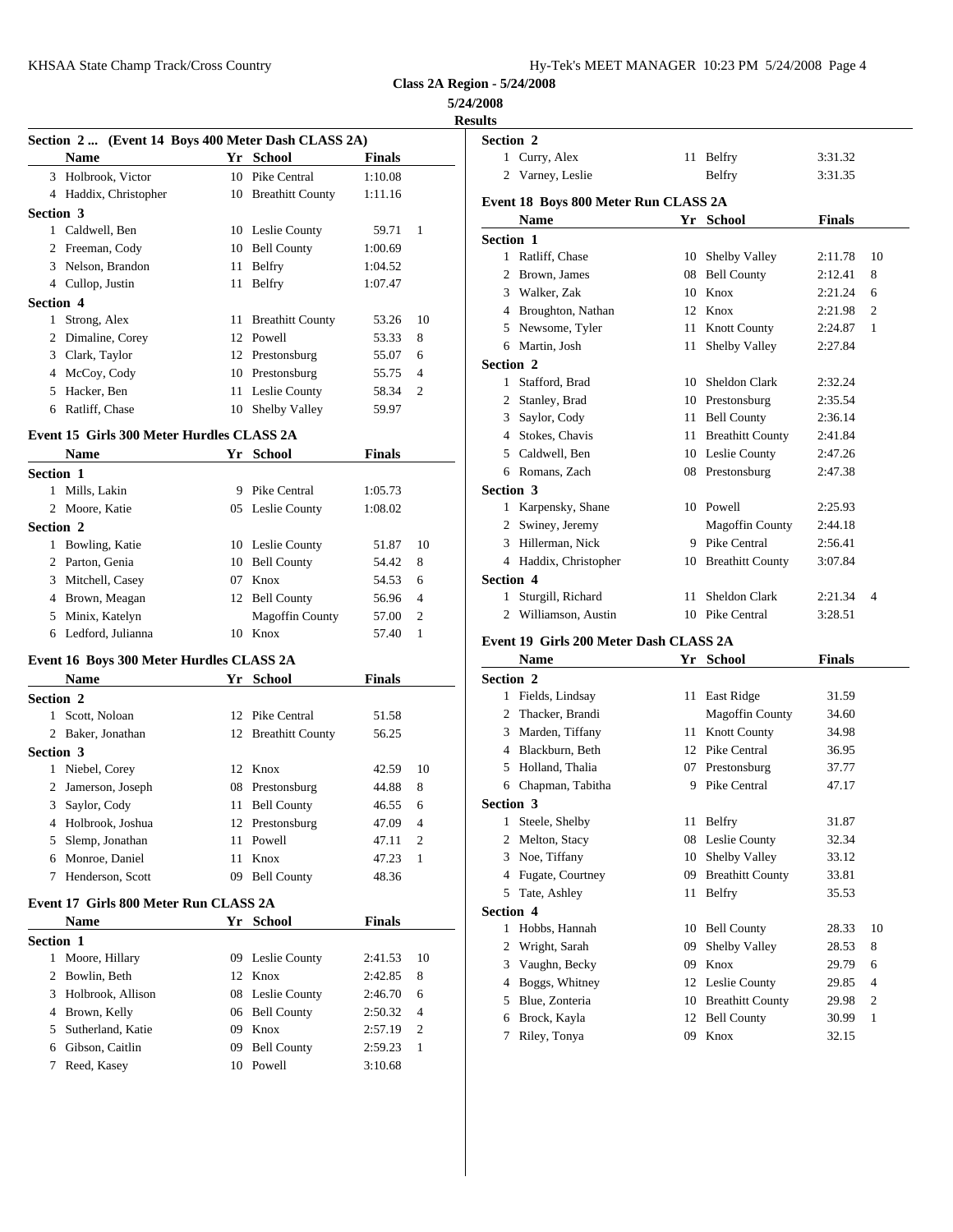KHSAA State Champ Track/Cross Country

**Class 2A Region - 5/24/2008**

## **5/24/2008**

**Results**

|           | Event 20 Boys 200 Meter Dash CLASS 2A  |    |                        |               |                |
|-----------|----------------------------------------|----|------------------------|---------------|----------------|
|           | <b>Name</b>                            |    | Yr School              | <b>Finals</b> |                |
| Section 1 |                                        |    |                        |               |                |
|           | 1 Richardson, Tyler                    |    | 07 Shelby Valley       | 30.04         |                |
|           | 2 Salyer, Brendan                      |    | <b>Magoffin County</b> | 33.45         |                |
|           | 3 Fields, Daniel                       |    | 9 Pike Central         | 33.59         |                |
|           | 4 Howard, Austin                       |    | <b>Magoffin County</b> | 45.06         |                |
| Section 3 |                                        |    |                        |               |                |
|           | 1 Varney, Thomas                       |    | 10 Belfry              | 24.75         | $\overline{4}$ |
|           | 2 Moore, Mike                          |    | 09 Sheldon Clark       | 25.97         |                |
|           | 3 Davidson, William                    |    | 11 Breathitt County    | 26.25         |                |
|           | 4 Newsome, Tyler                       |    | 11 Knott County        | 26.68         |                |
|           | 5 Forney, Corey                        |    | 9 Pike Central         | 28.17         |                |
| Section 4 |                                        |    |                        |               |                |
|           | 1 Raines, Matt                         |    | 10 Bell County         | 24.04         | 10             |
|           | 2 Dimaline, Corey                      |    | 12 Powell              | 24.12         | 8              |
|           | 3 Strong, Alex                         |    | 11 Breathitt County    | 24.64         | 6              |
|           | 4 Carnes, Dexter                       |    | 11 Knox                | 24.97         | 2              |
|           | 5 Clark, Taylor                        |    | 12 Prestonsburg        | 25.01         | -1             |
|           | 6 Brown, Blake                         |    | 10 Leslie County       | 27.05         |                |
|           |                                        |    |                        |               |                |
|           | Event 21 Girls 3200 Meter Run CLASS 2A |    |                        |               |                |
|           | Name                                   |    | Yr School              | <b>Finals</b> |                |
| Section 1 |                                        |    |                        |               |                |
|           | 1 Ostrem, Tenny                        |    | 11 Powell              | 12:04.00      | 10             |
|           | 2 Brown, Kelly                         |    | 06 Bell County         | 13:17.71      | 8              |
|           | 3 Collins, Brittany                    |    | 08 Bell County         | 13:44.85      | 6              |
|           | 4 Holbrook, Allison                    |    | 08 Leslie County       | 14:18.97      | 4              |
|           | 5 McDonald, Megan                      |    | 11 Knox                | 14:35.15      | 2              |
|           | 6 Hubbard, Cheyenne                    |    | 09 Knox                | 14:52.59      | -1             |
| Section 2 |                                        |    |                        |               |                |
|           | 1 Sutherland, Jenny                    |    | 10 Belfry              | 16:13.38      |                |
|           | 2 Smith, Tara                          |    | 09 Leslie County       | 16:22.09      |                |
|           | Event 22 Boys 3200 Meter Run CLASS 2A  |    |                        |               |                |
|           |                                        |    | Yr School              |               |                |
|           | <b>Name</b>                            |    |                        | <b>Finals</b> |                |
| Section 1 |                                        |    |                        |               |                |
|           | Brown, James                           |    | 08 Bell County         | 10:23.99      | 10             |
|           | 2 Mullins, Jonathan                    |    | 08 Shelby Valley       | 11:25.20      | 6              |
| 3         | Smith, Weston                          |    | 11 Knott County        | 11:26.29      | $\overline{4}$ |
| 4         | Baker, Chris                           |    | 11 Bell County         | 11:39.48      | $\overline{c}$ |
|           | 5 Rose, Chase                          | 10 | Knox                   | 11:54.89      |                |
| 6         | Sturgill, Richard                      |    | 11 Sheldon Clark       | 12:07.39      |                |
| Section 2 |                                        |    |                        |               |                |
|           | 1 Stroud, Garrett                      |    | 12 Sheldon Clark       | 11:16.16 8    |                |
|           | 2 Martin, Josh                         |    | 11 Shelby Valley       | 11:47.23      | -1             |
|           | 3 Johnson, Anthony                     |    | 11 Powell              | 11:51.77      |                |
|           | 4 Napier, Travis                       |    | 11 Breathitt County    | 13:53.73      |                |
|           | 5 Johnson, Ryan                        |    | 11 Prestonsburg        | 14:25.55      |                |
|           | 6 Baker, Jonathan                      |    | 12 Breathitt County    | 14:49.18      |                |
|           |                                        |    |                        |               |                |
| Section 3 |                                        |    |                        |               |                |
|           | 1 Wright, Tyler                        |    | 10 Pike Central        | 12:22.87      |                |
|           | 2 Mink, Brandon                        |    | 9 Pike Central         | 13:22.71      |                |
|           |                                        |    |                        |               |                |

|                  | Event 23 Girls 4x400 Meter Relay CLASS 2A |                         |               |                |
|------------------|-------------------------------------------|-------------------------|---------------|----------------|
|                  | <b>Team</b>                               | <b>Relay</b>            | <b>Finals</b> |                |
| <b>Section 1</b> |                                           |                         |               |                |
| $\mathbf{1}$     | <b>Bell County</b>                        |                         | 4:38.03       | 10             |
|                  | 1) Rutherford, Brittany 11                | 2) Brown, Meagan 12     |               |                |
|                  | 3) Parton, Genia 10                       | 4) Saylor, Tessa 11     |               |                |
|                  | 5) Nantz, Scarlett 11                     | 6) Gibson, Caitlin 09   |               |                |
|                  | 7) Hobbs, Hannah 10                       | 8) Henderson, Alyssa 09 |               |                |
|                  | 2 Leslie County                           |                         | 4:41.18       | 8              |
|                  | 1) Bowling, Katie 10                      | 2) Brashear, Mary 09    |               |                |
|                  | 3) Brock, Marsheena 10                    | 4) Crawford, Tamara 08  |               |                |
|                  | 5) Stidham, Kacey 07                      | 6) Boggs, Tori 07       |               |                |
|                  | 7) Melton, Stacy 08                       | 8) Moore, Katie 05      |               |                |
| 3.               | <b>Pike County Central</b>                |                         | 5:23.98       | 6              |
|                  | 1) Blackburn, Beth 12                     | 2) Meade, Molly 9       |               |                |
|                  | 3) Mills, Lakin 9                         | 4) Bellamy, Lana 10     |               |                |
|                  | 5) Bentley, Kayla 10                      | 6) Chapman, Tabitha 9   |               |                |
|                  | 7) Hatmaker, Bri 11                       | 8) Ward, Candice 11     |               |                |
|                  | 4 Belfry                                  |                         | 5:25.39       | $\overline{4}$ |
|                  | 1) Hunt, Chelsea 9                        | 2) Preece, Morgan 9     |               |                |
|                  | 3) Hatfield, Alexis 09                    | 4) Deskins, Shaina 9    |               |                |
|                  | 5) Olson, Tia 10                          |                         |               |                |
| ---              | Knox Central                              |                         | DQ            |                |
|                  | 1) Bowlin, Beth 12                        | 2) Vaughn, Becky 09     |               |                |
|                  | 3) Earls, Lindsay 11                      | 4) Mitchell, Casey 07   |               |                |
|                  | 5) Smith, Stephanie 11                    | 6) Miller, Heather 09   |               |                |
|                  | 7) Messer, Chasity 10                     | 8) Hubbard, Cheyenne 09 |               |                |

|                  | <b>Team</b>             | <b>Relay</b>            | <b>Finals</b> |                |
|------------------|-------------------------|-------------------------|---------------|----------------|
| <b>Section 2</b> |                         |                         |               |                |
|                  | 1 Pike County Central   |                         | 3:47.94       | 10             |
|                  | 1) Meade, Cody 10       | 2) Gibson, Payton 11    |               |                |
|                  | 3) Coloeman, JK 12      | 4) Ratliff, Zach 12     |               |                |
|                  | 5) Barnett, Jonathon 10 | 6) Clevinger, Jordan 10 |               |                |
|                  | 7) Tackett, Cory 10     | 8) Chandler, Michael 10 |               |                |
|                  | 2 Prestonsburg          |                         | 3:58.02       | 8              |
|                  | 1) McCoy, Cody 10       | 2) Holbrook, Joshua 12  |               |                |
|                  | 3) Jamerson, Joseph 08  | 4) Clark, Taylor 12     |               |                |
|                  | 5) Robinson, Wes 08     | 6) Stanley, Brad 10     |               |                |
| 3                | Knox Central            |                         | 4:03.67       | 6              |
|                  | 1) Walker, Zak 10       | 2) Swafford, Cody 12    |               |                |
|                  | 3) Daniels, Chad 10     | 4) Ralston, Jason 10    |               |                |
|                  | 5) Croley, Zach 10      | 6) Mills, Jamey 09      |               |                |
|                  | 7) Tuttle, Josh 10      | 8) Ledford, Ethan 11    |               |                |
| 4                | <b>Bell County</b>      |                         | 4:05.92       | $\overline{4}$ |
|                  | 1) Freeman, Cody 10     | 2) Prater, Brandon 11   |               |                |
|                  | 3) Mills, Taylor 09     | 4) Raines, Matt 10      |               |                |
|                  | 5) Henderson, Scott 09  | 6) Lowe, Keith 10       |               |                |
|                  | 7) Miracle, Travis 09   | 8) Saylor, Cody 11      |               |                |
| 5                | Belfry                  |                         | 4:19.30       | $\overline{2}$ |
|                  | 1) Altizer, Chris 09    | 2) Cullop, Justin 11    |               |                |
|                  | 3) Dotson, Charlie 11   | 4) Testerman, Matt 11   |               |                |
|                  | 5) Johnson, Chaz 11     | 6) Hall, Gary 11        |               |                |
|                  | 7) Staggs, Nathan 12    |                         |               |                |